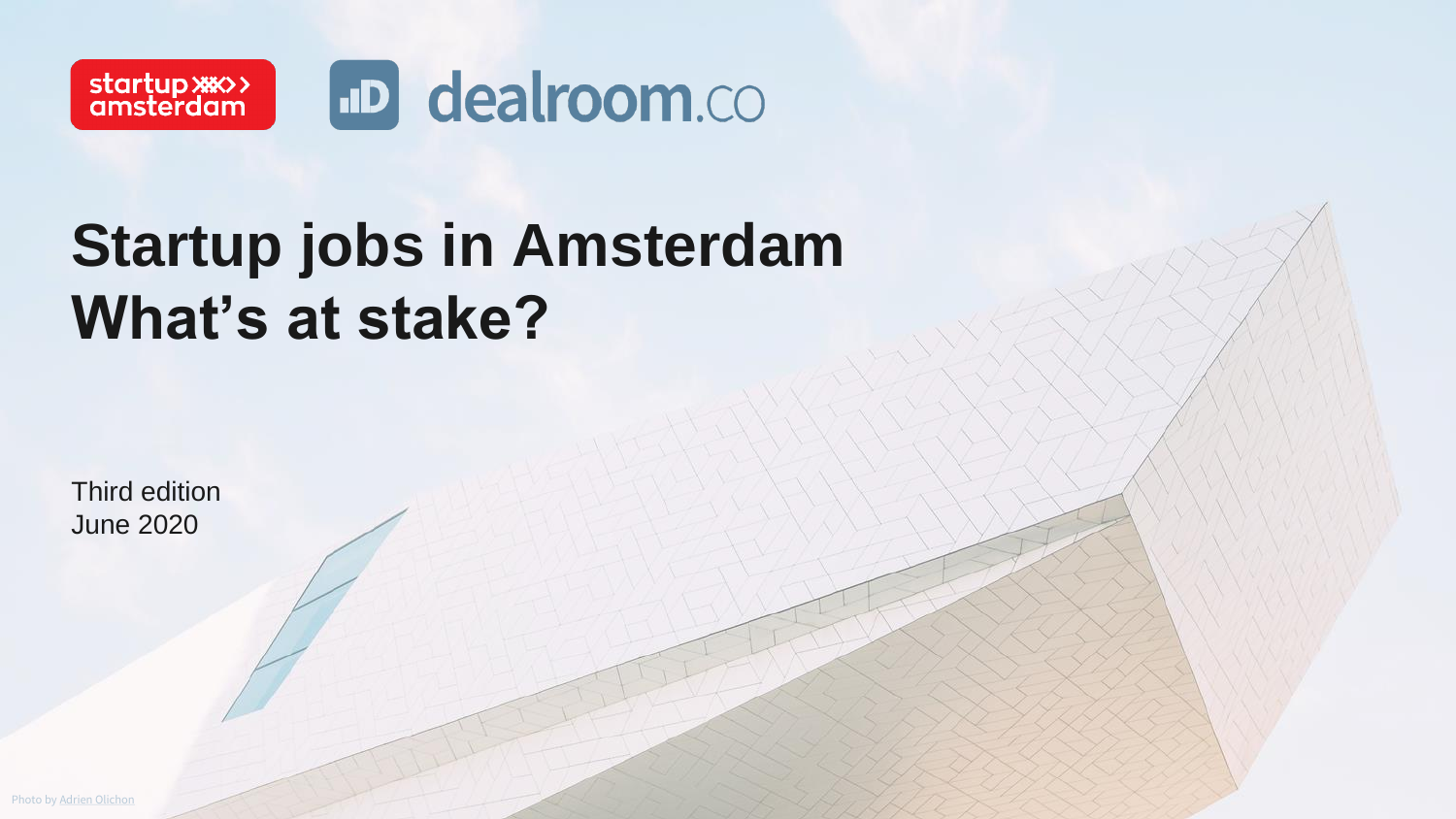## **How important are startups to jobs in Amsterdam? And how are these jobs impacted by Covid-19?**

### **Third edition**

This is the third edition of the Amsterdam startup jobs report, after the first edition in November 2017, and the second edition in April 2019. This edition covers data from Dec 2016 to Dec 2019.

The primary goal is to understand how important startups are to job growth in the city. This report also aims to provide a better understanding of the composition of the startup job market: how many startups are there? How concentrated/distributed are the jobs?

### **Covid-19 impact**

The Covid-19 crisis makes this report even more relevant. How many jobs are most at risk? What frameworks can we apply to better understand and navigate the crisis?

We already have first indications of which types of startups are hit hard (travel, event tech), which are benefiting from accelerated digital adoption (groceries, health tech) and which are defensible.

Early analysis indicates that roughly 30% of startup jobs and 24% of startups are in areas most affected by Covid-19.

### **Conclusions**

In total, home-grown tech companies have created 43K jobs, while foreign tech companies provide another 34K jobs to Amsterdam's economy. This total of 77K jobs is 14% of the total number of 557K jobs.

With 11K new jobs added since 2016, Amsterdam tech companies continue adding more jobs than any individual sector.

Moreover, with startup jobs it's not all about the big companies. The top 10 employers represent 85% of combined valuations but provide only 26% of jobs, the remainder coming from smaller companies.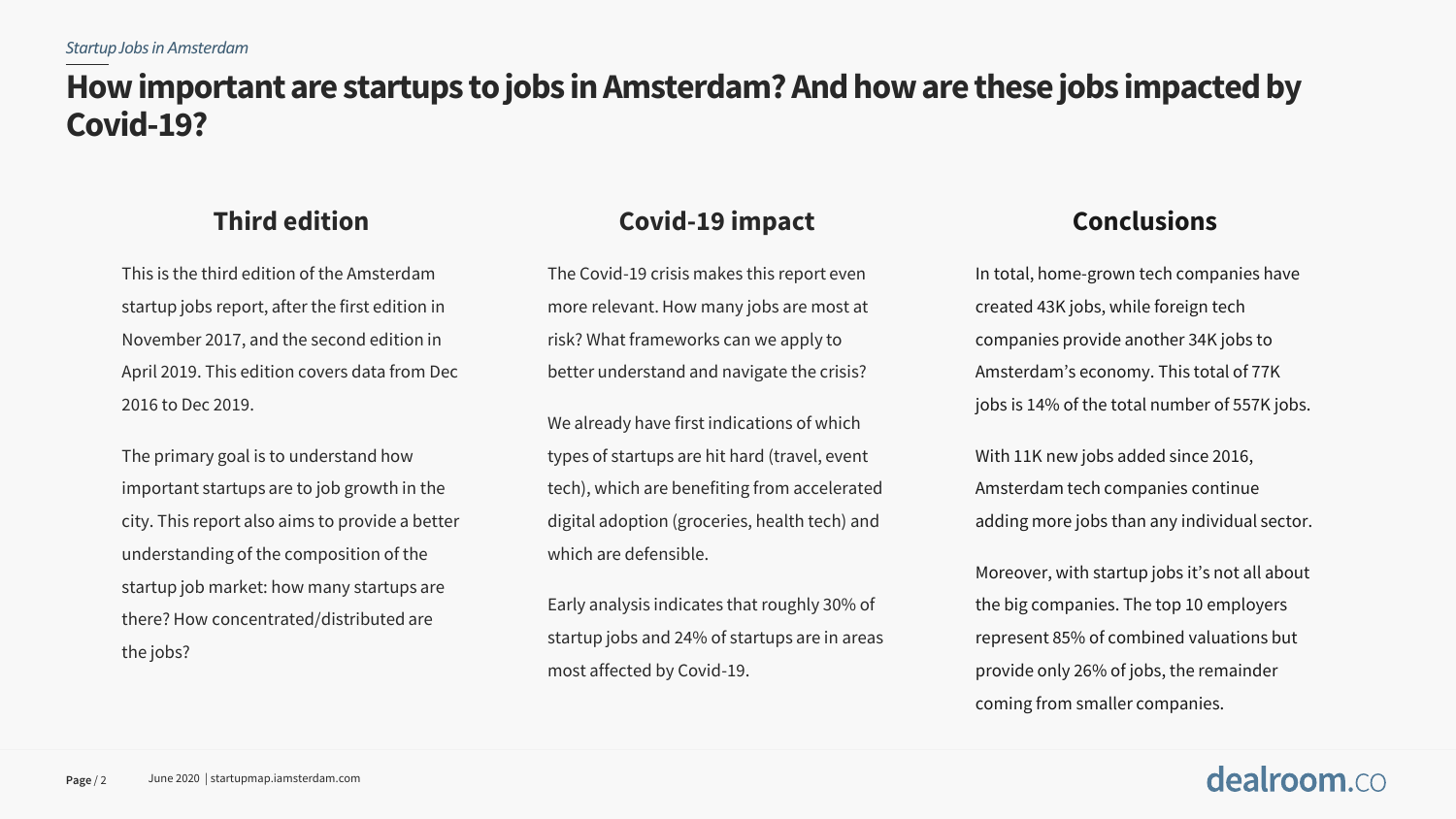## **About the dataset.**



**3,612** companies captured via StartupAmsterdam's startup database, which is powered by Dealroom's API. Dealroom sources data by harvesting public data through machine learning, KvK data, usersubmitted contributions and manual research. Additionally, we have manually identified **466** foreign tech companies in Amsterdam. We include only companies in Amsterdam, Zuid-Oost, Amstelveen, Schiphol and Hoofddorp.

Removed **688** service providers (consulting, digital/ legal/recruitment services, non-profits, workspaces, incubators), as well as cohorts of startups founded before 1990.

**758** startups lacking employment data or that appear to have only 1 employee or less.

**2,166** companies of which **1,700** home-grown and **466** foreign tech companies.

### Source: Dealroom.co

### **Page** / 3 June 2020 | startupmap.iamsterdam.com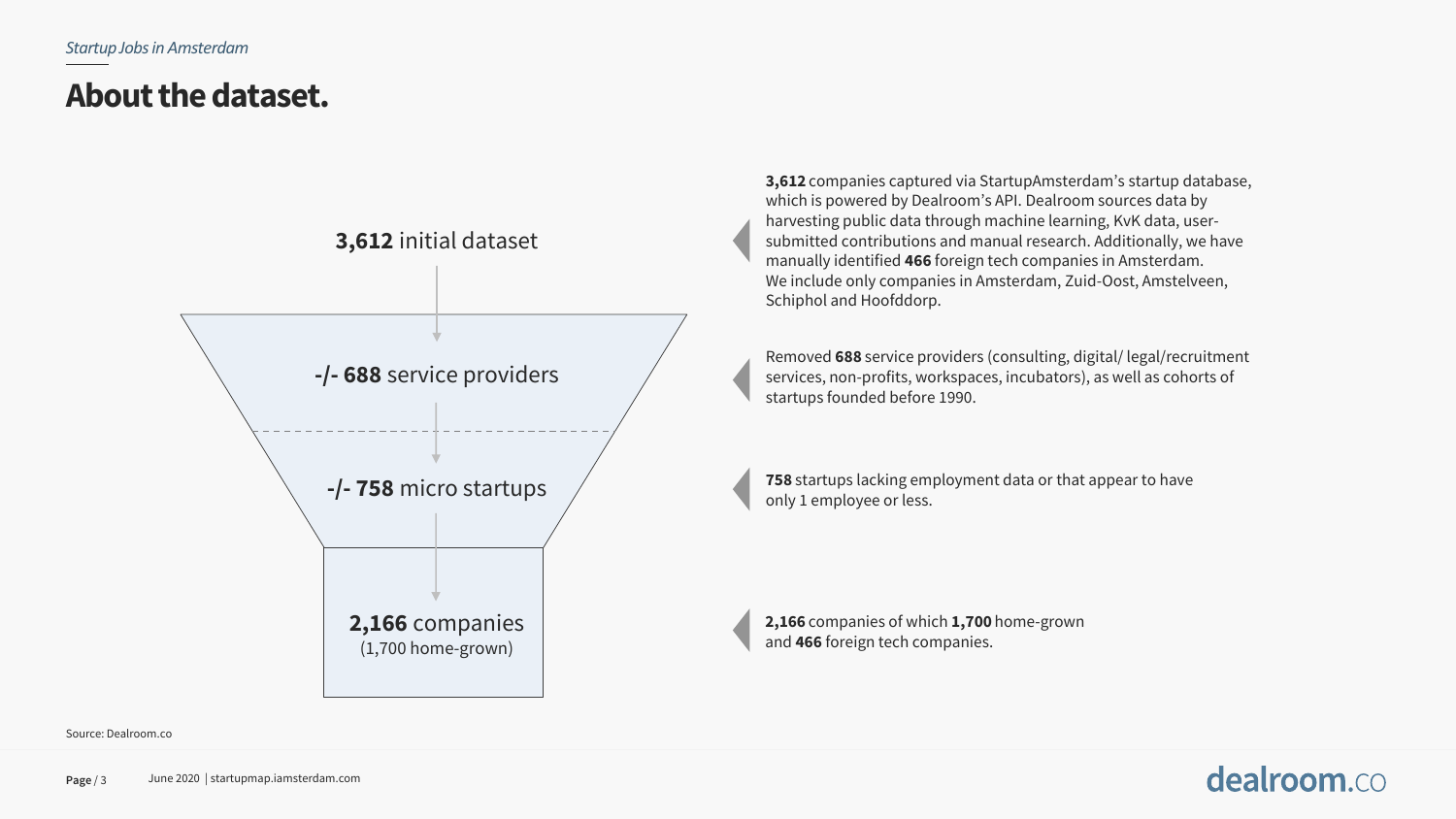### **Startup terminology.**

### **"Tech company" in the context of this report**

|                   | <b>Startup</b>                                                                                                                                                                                                            | <b>Scaleup</b>                                                                                               | Grownup                                                                                                                                                        | <b>Foreign tech company</b>                                                                                                |
|-------------------|---------------------------------------------------------------------------------------------------------------------------------------------------------------------------------------------------------------------------|--------------------------------------------------------------------------------------------------------------|----------------------------------------------------------------------------------------------------------------------------------------------------------------|----------------------------------------------------------------------------------------------------------------------------|
| <b>Definition</b> | Companies designed to grow fast<br>VC-backable business model (1)<br>Less than 50 people<br>Founded in Amsterdam                                                                                                          | Former startup<br>50-500 people globally<br>Founded in Amsterdam                                             | Former scaleup<br>More than 500 people globally<br>Founded in Amsterdam                                                                                        | Foreign tech companies with a<br>major presence in Amsterdam                                                               |
| <b>Examples</b>   | siilo.<br><b>FINOM</b><br>PEAKS<br><b>ParkBee</b><br>cobase <b>C</b><br><b>Luscii</b><br>Ikbenfrits.nl<br>$\bigcirc$ convious<br>$\sqrt{2}$<br><b>LoComoGo</b><br>SkinVision<br>bringly<br>O DYME<br><b>THENEXTCLOSET</b> | dott<br>wetransfer<br>$cr$ sp<br><b>Tigets</b><br><b>WessageBird</b><br><b>ticketswap</b><br><i>impraise</i> | <b>Booking.com</b><br><b>EW mormon</b><br>adyen<br><b>PIC</b><br><b>Takeaway.com</b><br><b>D BACKBASE</b><br><b>BINCK*BANK</b><br><b>Webfleet</b><br>◆ elastic | IBM<br>Uber<br>ORACLE <sup>®</sup><br>salesforce<br><b>NETFLIX</b><br>amazon<br><b>COZOOM</b><br><b>TESLA</b><br>flexport. |

### Source: Dealroom.co

1. Designed to grow fast means the company is potentially attractive for VCs. In practice, less than 20% are also VC backed. Many founders choose not to be VC backed.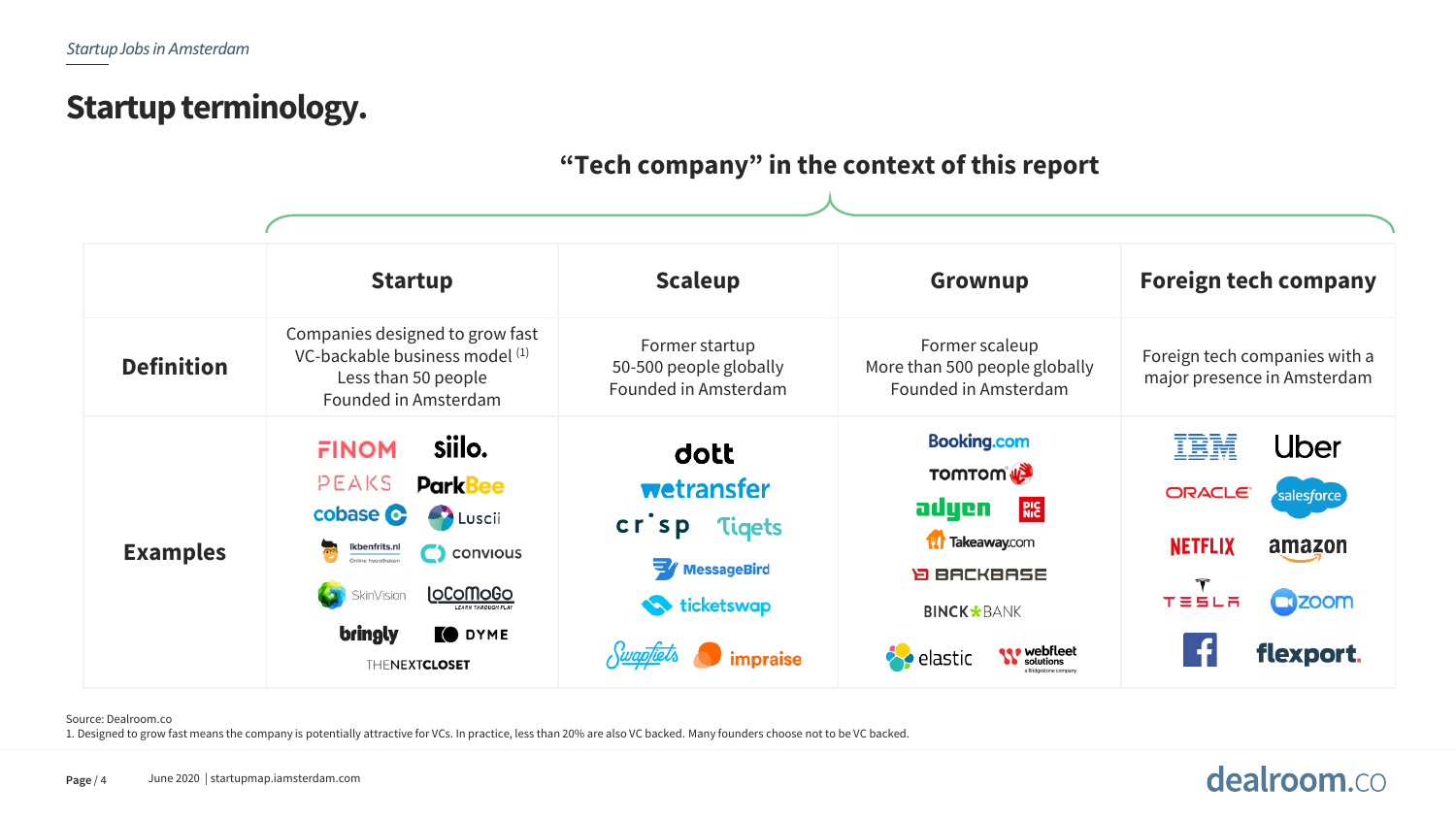## **This report tracks cohorts of startups since 1990, some of which have developed into very big employers over the years.**

|                                                                                                             |                                                                      |                                                                            | $cr$ sp<br><b>Thiber</b><br>siilo.<br>cobase C<br>Reynen Court | 3.7K<br>434 companies<br>today<br><b>Employees</b> |
|-------------------------------------------------------------------------------------------------------------|----------------------------------------------------------------------|----------------------------------------------------------------------------|----------------------------------------------------------------|----------------------------------------------------|
|                                                                                                             |                                                                      | <b>PIC</b><br>NIC<br><b>knab</b><br>temper<br>Tigets<br><b>WessageBird</b> |                                                                | <b>15K</b><br>792 companies<br>today<br>Employees  |
|                                                                                                             | adyen<br><b>EVBOX</b><br>wetransfer<br>Fietsenwinkel.nl<br>newmotion |                                                                            |                                                                | 7.6K<br>267 companies<br>today<br><b>Employees</b> |
| <b>Booking.com</b><br><b>TOMTOM</b><br><b>BINCK*BANK</b><br>17 Takeaway.com<br>mollie<br><b>B</b> Paymentus |                                                                      |                                                                            |                                                                | 16.5K<br>207 companies<br>today<br>Employees       |
| 1990-2005                                                                                                   | 2006-2010                                                            | 2011-2015                                                                  | 2016-now                                                       | <b>Employees today</b>                             |

Source: Dealroom.co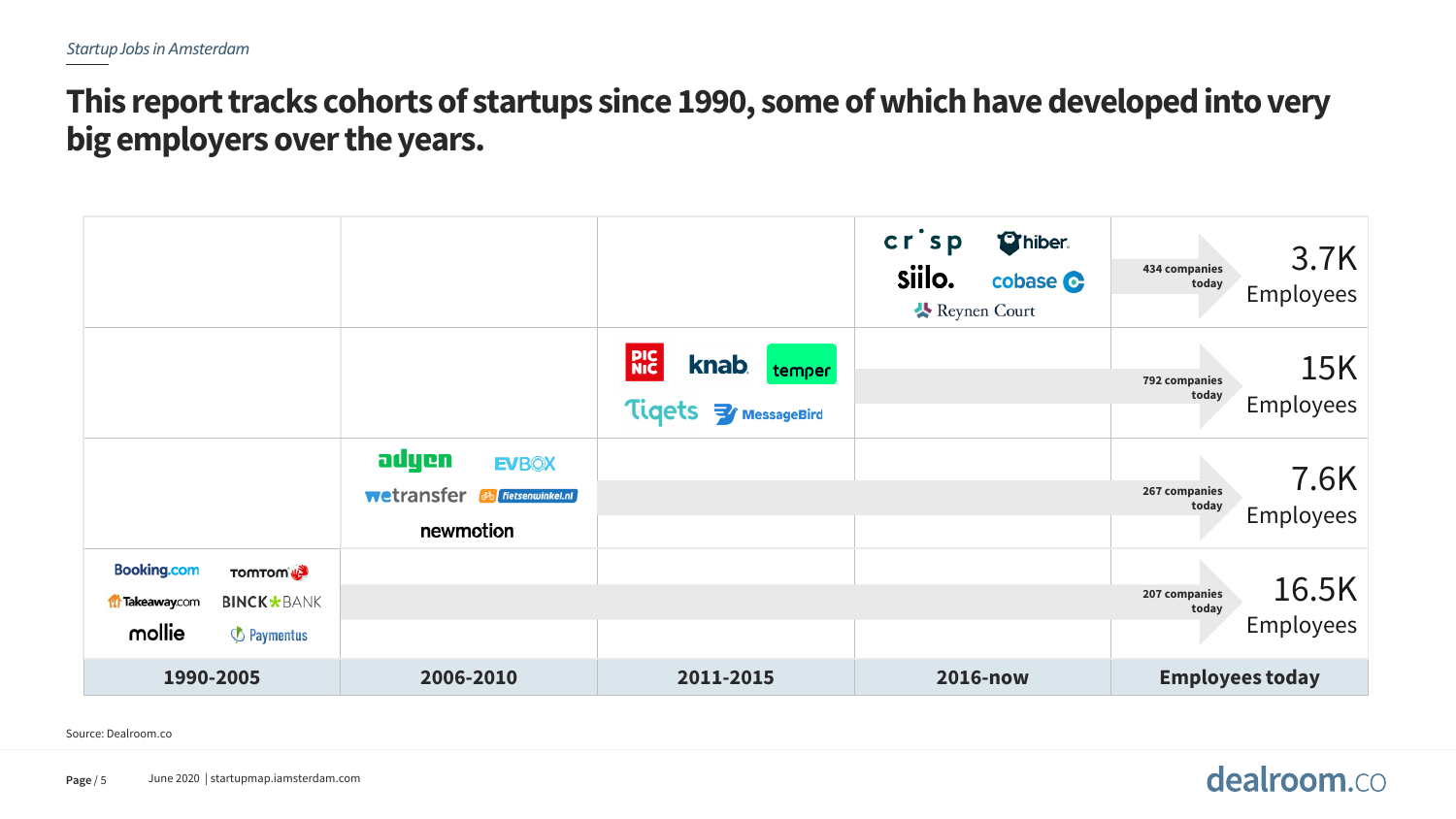## **In total, home-grown tech companies have created 43K jobs. Foreign tech companies provide another 34K jobs, bringing the total to 77K jobs.**

|                        | <b>Startups</b>             | <b>Scaleups</b>               | <b>Grownups</b>               | <b>Foreign tech</b><br>companies | <b>Total tech</b><br>companies |
|------------------------|-----------------------------|-------------------------------|-------------------------------|----------------------------------|--------------------------------|
| Nr. of companies       | 1,551                       | 138                           | $11\,$                        | 466                              | 2,166                          |
| <b>Average profile</b> | 7 years old<br>11 employees | 12 years old<br>110 employees | 17 years old<br>960 employees | 72 employees<br>in Amsterdam     | 7 years old<br>12 employees    |
|                        |                             |                               |                               | <b>77K</b>                       | <b>77K</b>                     |
| Nr. of employees       |                             |                               | <b>43K</b>                    | <b>34K</b>                       | 34K                            |
|                        |                             | 33K                           | <b>10K</b>                    |                                  |                                |
|                        |                             | <b>15K</b>                    |                               |                                  | <b>43K</b>                     |
|                        | <b>18K</b>                  |                               |                               |                                  |                                |

Source: Dealroom.co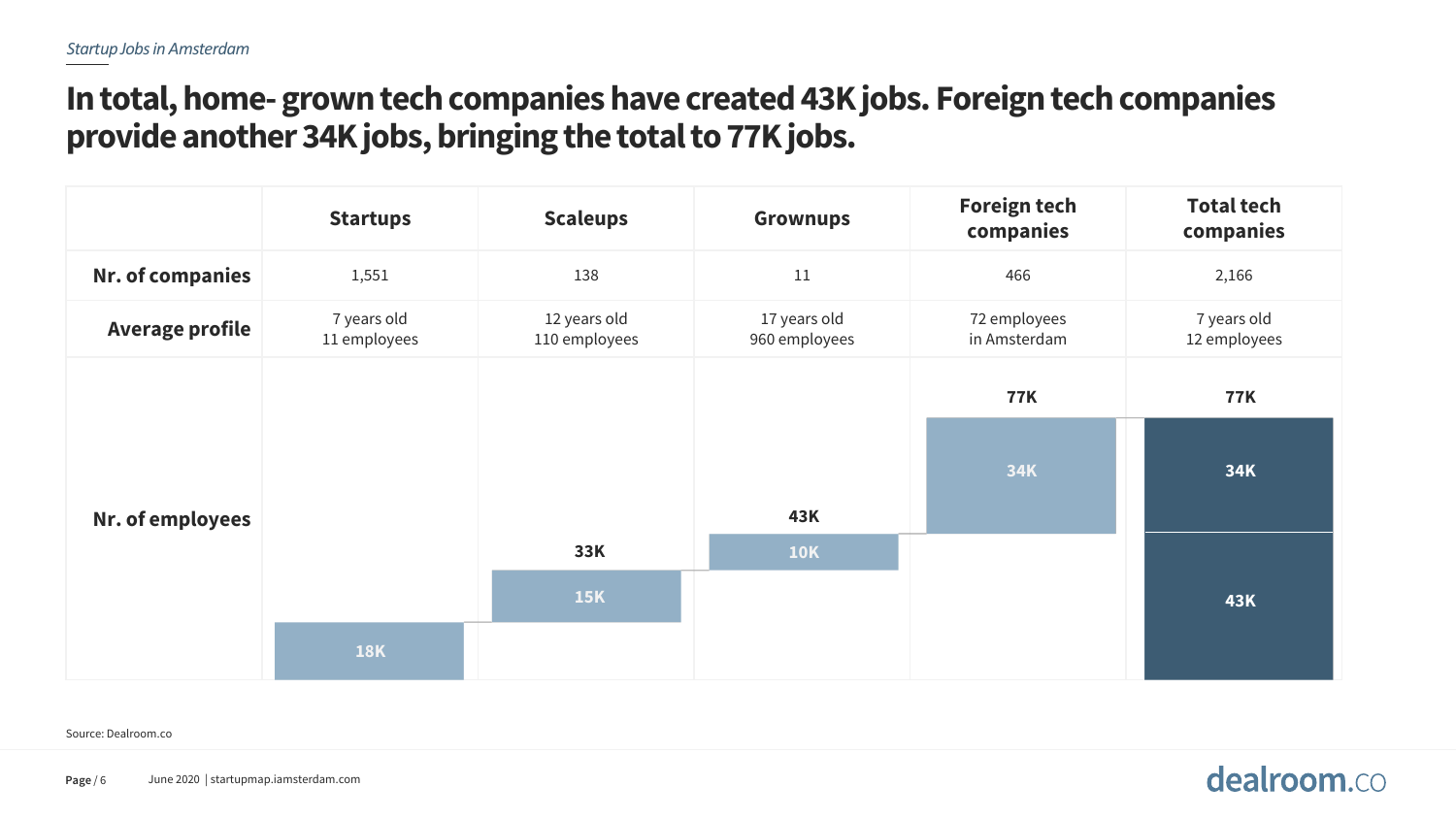## **In 2019, jobs grew by 4.2K or 11% to 42.8K. Younger tech companies are adding the most jobs.**

**Number of employees by home-grown tech companies**



### Source: Dealroom.co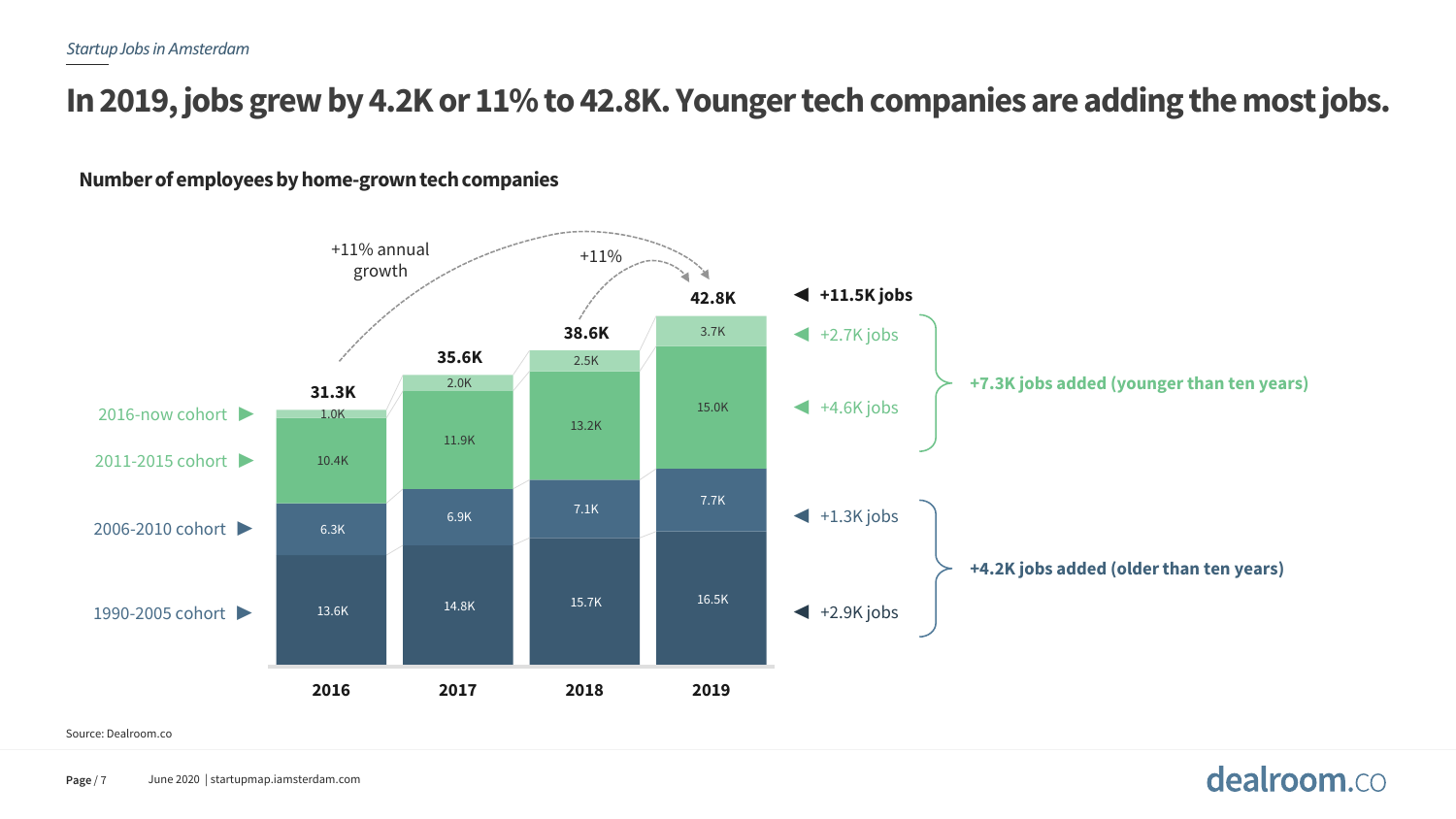## **With 11K new jobs added, Amsterdam tech companies have been contributing more than any individual sector. Foreign tech companies added another 7K new jobs.**



**Jobs as of Dec 2019 Net jobs added from Dec 2016 to Dec 2019**

**Page** / 8 June 2020 | startupmap.iamsterdam.com

1. Includes: Legal, HR, R&D, Marketing & Advertisement. Source: Dealroom.co,Amsterdam Statistics Bureau.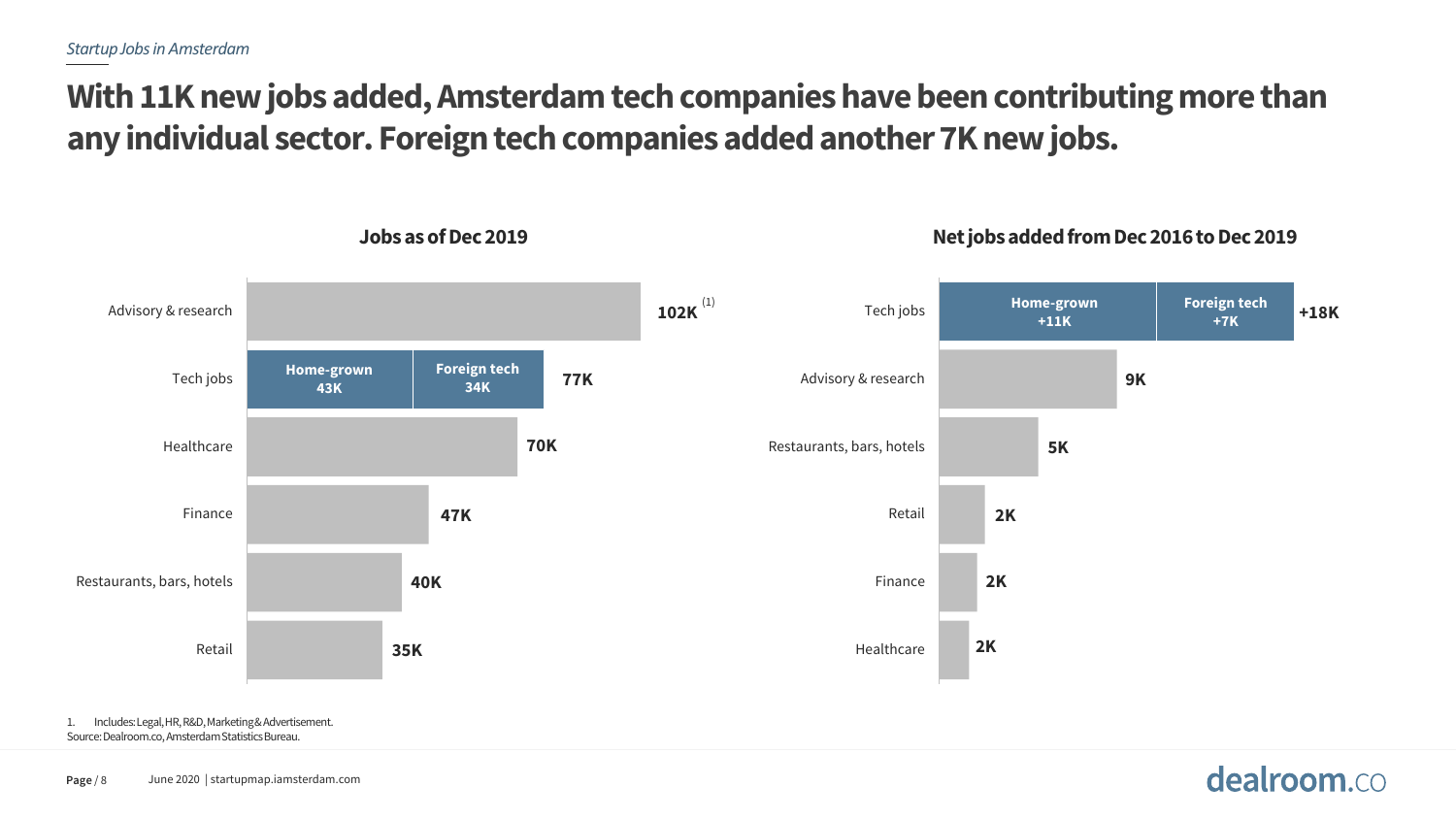## **Fintech and SaaS (enterprise software) have been the top producers of new jobs. Food Tech is the fastest growing industry, followed by Digital Media and Healthcare.**

### 284 224 180 171 117 91 92 85 64 62 SaaS Fintech Marketing Digital Media Healthcare Transportation Energy Travel Food Tech Recruitment

### **Annual growth 2016-2019 Annual growth 2018-2019 Jobs added 2016-2019**



Source: Dealroom.co





### **Nr. of companies Nr. of intervals and the size of the size of intervals and the size of the size of the size of the size of the size of the size of the size of the size of the size of the size of the size of the size of**



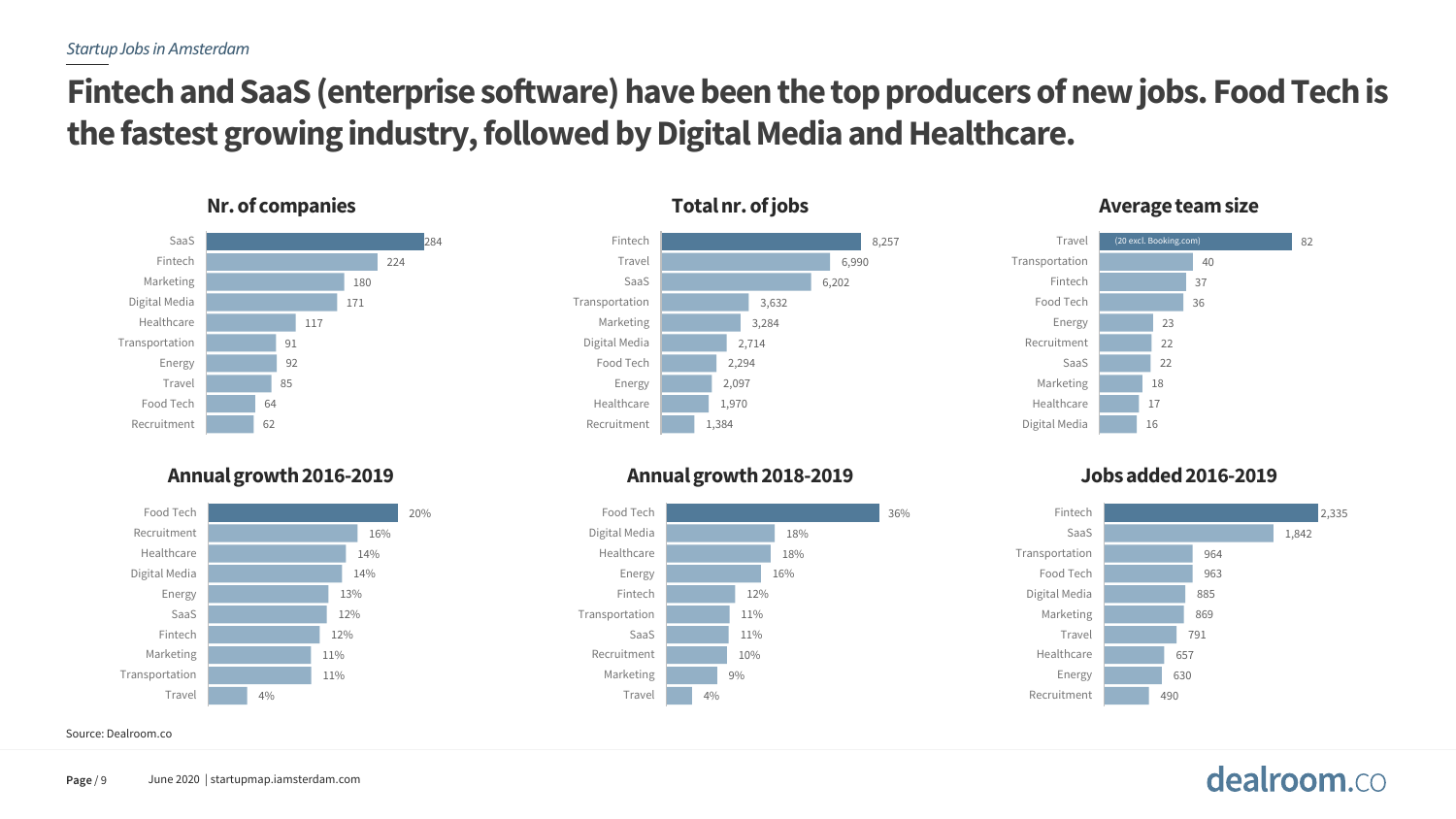## **Amsterdam's biggest employers and impact from Covid-19.**

|                                                                                             | <b>Founded</b> | Indicative employees in<br>Amsterdam and<br>neighbouring areas |        | <b>Impact from Covid-19</b>                                                                    |
|---------------------------------------------------------------------------------------------|----------------|----------------------------------------------------------------|--------|------------------------------------------------------------------------------------------------|
| <b>Booking.com</b> - hotel bookings<br><b>Booking.com</b>                                   | 1996           | 5.3K                                                           | $-I$ - | Share price down 50% since 31 Jan (1)                                                          |
| <b>TOMTOM</b><br><b>TomTom</b> - navigation                                                 | 1991           | 1.3K                                                           | -/-    | Share price down 40% since 31 Jan                                                              |
| 場合<br>Picnic - online grocer                                                                | 2015           | 1.1K                                                           | $++$   | Rapid growth of online grocers during lockdown, expected to be a structural shift in behaviour |
| Adyen - retail payments<br>adyen                                                            | 2006           | 800                                                            | $+/-$  | Share price up 17% since 31 Jan                                                                |
| globalcollect <sup>®</sup><br>GlobalCollect - online payments, acquired by Ingenico in 2014 | 1994           | 500                                                            | $+/-$  |                                                                                                |
| $\overline{P}$ BRCKBRSE <b>Backbase</b> – backend solutions for banks                       | 2003           | 450                                                            | $+/-$  |                                                                                                |
| BinckBank - online bank for investors, acquired by Saxo Bank in 2019<br><b>BINCK*BANK</b>   | 2000           | 400                                                            | $++$   | Thrive on volatility                                                                           |
| Takeaway.com - food delivery<br><b>T</b> Takeaway.com                                       | 2000           | 350                                                            | $++$   | Shift from eating in to delivery                                                               |
| Knab - online bank backed by AEGON<br>knab.                                                 | 2012           | 300                                                            | $+/-$  |                                                                                                |
| Superveb<br>LeaseWeb - web hosting                                                          | 1997           | 250                                                            | $+/-$  |                                                                                                |
| <b>Flow Traders</b> - electronic market making business<br><b>FLOW TRADERS</b>              | 2004           | 250                                                            | $++$   | Traders generally thrive on volatility                                                         |
| <b>Guerrilla Games</b> - game studio acquired by Sony in 2005<br><b>GUERRILLA</b>           | 2000           | 250                                                            | $++$   | Gaming industry generally thriving during lockdown                                             |
| Travix - travel websites (incl. Cheaptickets) acquired by BCD in 2018<br><b>Travix</b>      | 2011           | 250                                                            | $-/-$  | Travel industry severely impacted in the short term. Recovery could be slow                    |
| <i>₩</i> albell<br>Albelli-photo albums and products                                        | 2003           | 200                                                            | $+/-$  |                                                                                                |
| vandebron Vandebron - marketplace for renewable energy                                      | 2013           | 200                                                            | $+/-$  |                                                                                                |
| ace & tate Ace & Tate - eyewear retail                                                      | 2013           | 200                                                            | $+/-$  |                                                                                                |
| <b>EV-Box</b> - charging solutions for electric vehicles<br><b>EVBOX</b>                    | 2010           | 200                                                            | $+/-$  |                                                                                                |
| <b>Fietsenwinkel.nl</b> Fietsenwinkel – online and offline bicycle shops                    | 2009           | 200                                                            | $++$   | Bicycle sales have seen an uplift                                                              |

Source: Dealroom.co

1. January 31 is roughly when Covid-19 started to impact stock markets.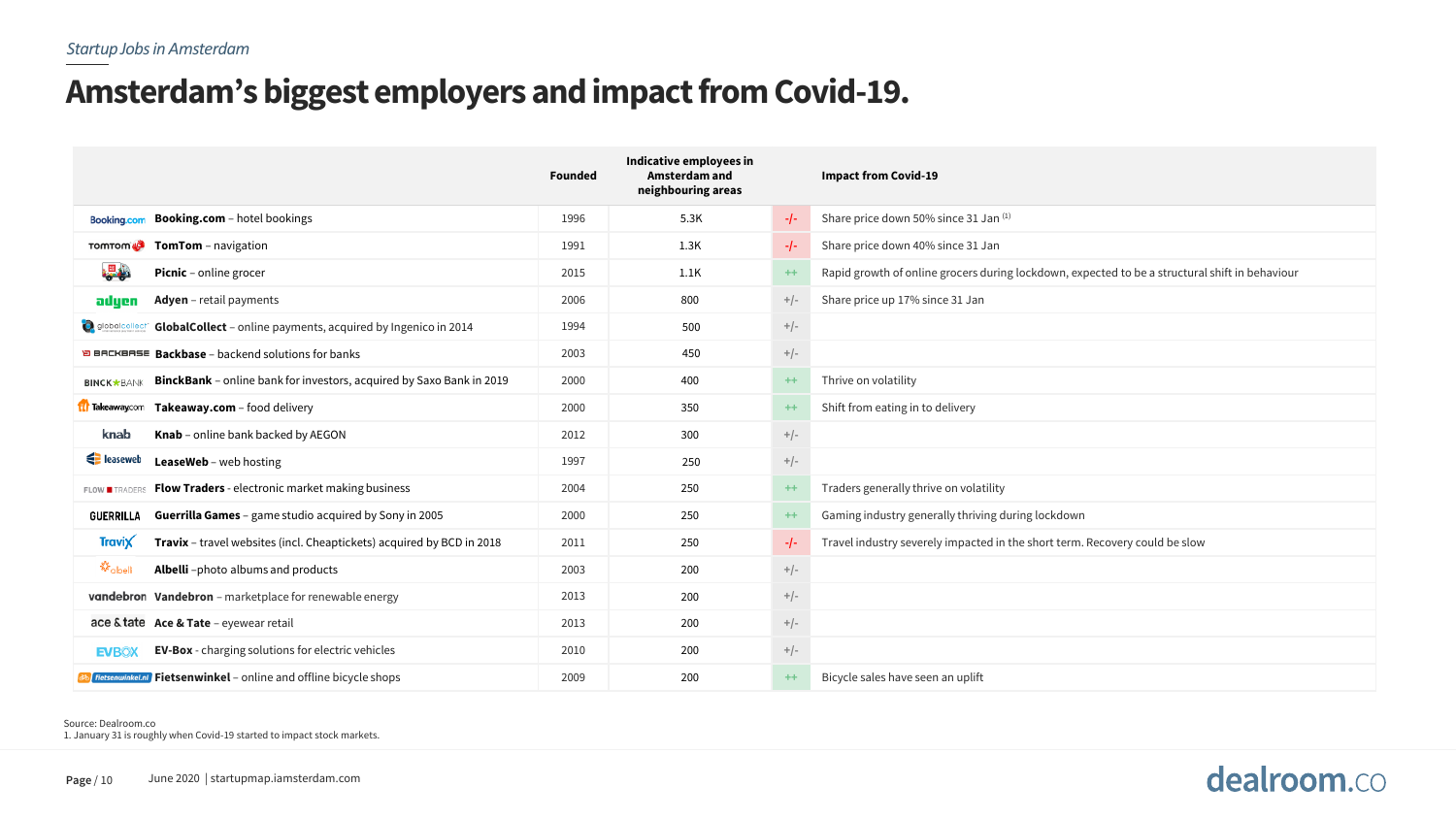### **Roughly 30% of jobs are in areas most affected by Covid-19, such as travel and event tech.**

| <b>Net positive</b><br>356 companies (23%)<br>7.9K jobs (19%)                                        | <b>Digital health</b><br>1,970 jobs at 117 companies<br>$\begin{picture}(120,140) \put(0,0){\line(1,0){150}} \put(0,0){\line(1,0){150}} \put(0,0){\line(1,0){150}} \put(0,0){\line(1,0){150}} \put(0,0){\line(1,0){150}} \put(0,0){\line(1,0){150}} \put(0,0){\line(1,0){150}} \put(0,0){\line(1,0){150}} \put(0,0){\line(1,0){150}} \put(0,0){\line(1,0){150}} \put(0,0){\line(1,0){150}} \put(0,0){\line$<br>₩<br>SkinVision<br>siilo.<br>aidence | Gaming<br>905 jobs at 28 companies<br><b>GUERRILLA</b><br>newzoo                                     | Food<br>2,294 jobs at 64 companies<br>$cr$ sp<br><b>CHEFS</b><br><b>RIC</b><br><b>ONLINE</b><br>(INSTOCKMARKET.NL                     | eCommerce<br>2,694 jobs at 147 companies<br>Otrium<br>$\int$ fietsenwinkel.nl<br>THENEXTCLOSET              |
|------------------------------------------------------------------------------------------------------|-----------------------------------------------------------------------------------------------------------------------------------------------------------------------------------------------------------------------------------------------------------------------------------------------------------------------------------------------------------------------------------------------------------------------------------------------------|------------------------------------------------------------------------------------------------------|---------------------------------------------------------------------------------------------------------------------------------------|-------------------------------------------------------------------------------------------------------------|
| Defensible or<br>short-term impact<br>(V-shaped recovery)<br>802 companies (53%)<br>22.0K jobs (52%) | <b>Education</b><br>1,445 jobs at 69 companies<br>$S_{\text{pringest}} \sim$<br><b>S</b> studytube<br><b>StuDocu</b><br><b>BOMBERBOT</b>                                                                                                                                                                                                                                                                                                            | <b>Cleantech</b><br>2,097 jobs at 92 companies<br>vandebron<br><b>ZÜLA</b><br>Green Flux<br>Photanol | <b>Fintech</b><br>8,257 jobs at 224 companies<br>Ikbenfrits.nl<br>bung<br>adyen<br><b>BINCK</b> *BANK<br>ohpen                        | <b>Cyber security</b><br>592 jobs at 36 companies<br>$\triangledown$ zivver<br><b>OEclecticIQ</b><br>Quiver |
|                                                                                                      | <b>Enterprise Software</b><br>4,047 jobs at 219 companies<br>$R$ FRAMER<br><b>usabilla</b><br>PYRAMID<br>ANALYTICS<br>So bynder                                                                                                                                                                                                                                                                                                                     | <b>Hosting</b><br>1249 jobs at 30 companies<br><b>E</b> leaseweb                                     | <b>Mobility</b><br>3,632 jobs at 91 companies<br>Nuaptiets<br>dott<br>VANMOOF<br><b>OURBEE</b>                                        | Proptech<br>654 jobs at 41 companies<br><b>USKEPP</b><br>CONSORTO                                           |
| <b>Prolonged impact</b><br>(L-shaped recovery)<br>368 companies (24%)<br>12.5K jobs (30%)            | <b>Travel</b><br>6,990 jobs at 85 companies<br>Booking.com<br><b>Travix</b><br>Tigets                                                                                                                                                                                                                                                                                                                                                               | Event tech<br>864 jobs at 41 companies<br>$\mathbf{p}$ plugify<br><b>WOOV</b><br>ticketswap<br>close | <b>Recruitment</b><br>1,384 jobs at 62 companies<br><b>AA</b><br>© WONDERKIND<br>temper<br>Making Moves<br><b><i>Ch</i></b> recruitee | <b>Marketing</b><br>3,284 jobs at 180 companies<br><b>a</b> adgoji<br>$\bigcap$ convious                    |

Source: Dealroom.co indicative analysis based on share price movements of public comparable, website and app analytics, news and anecdotal evidence.

### Page / 11 June 2020 | startupmap.iamsterdam.com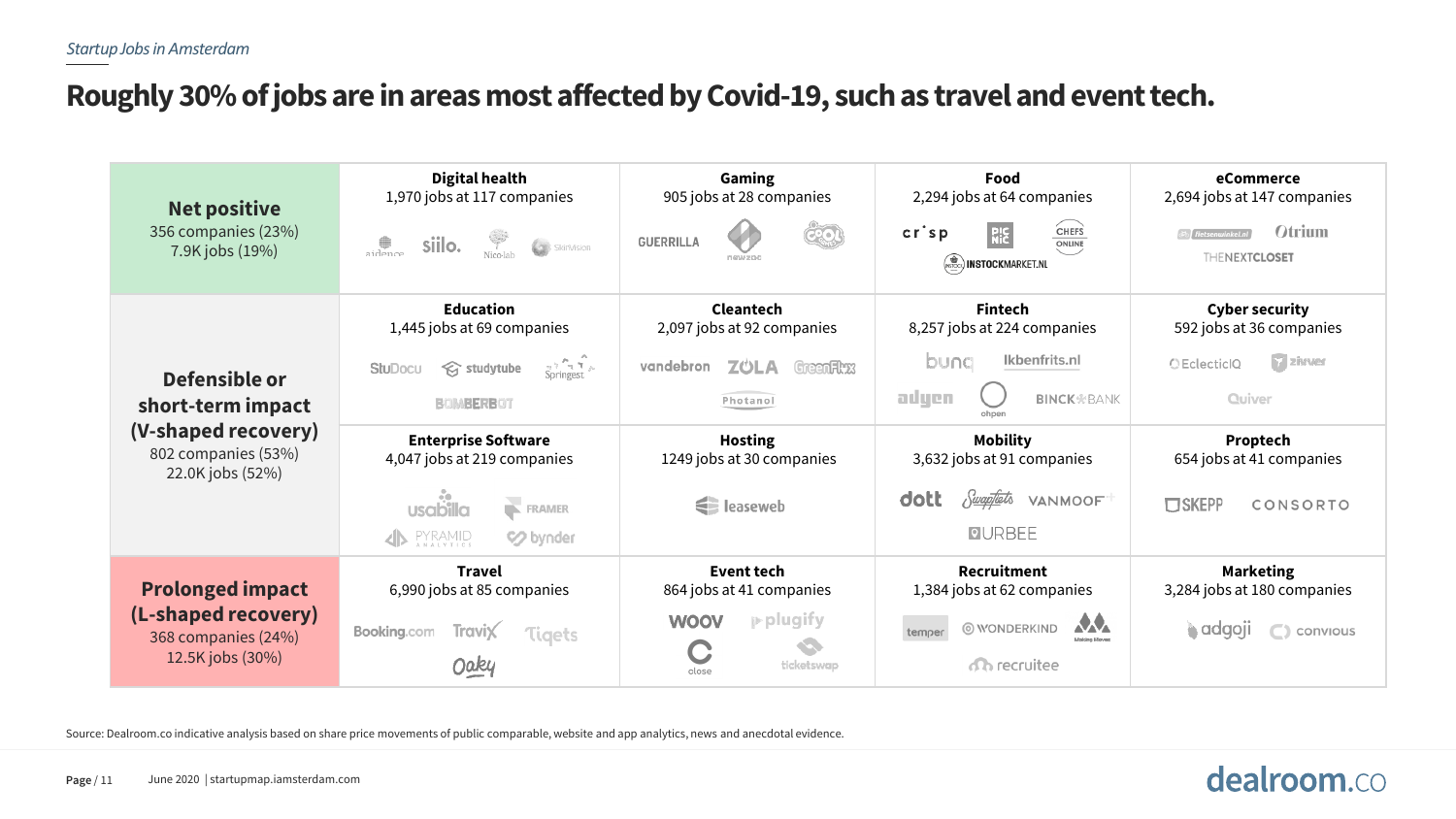### **With startup jobs, it's not all about the big companies. The top 10 employers represent 85% of combined valuations, but provide only 26% of jobs, the remainder coming from smaller startups.**



Source: Dealroom.co. Valuations are computed using valuation estimates based on Venture Capital rounds.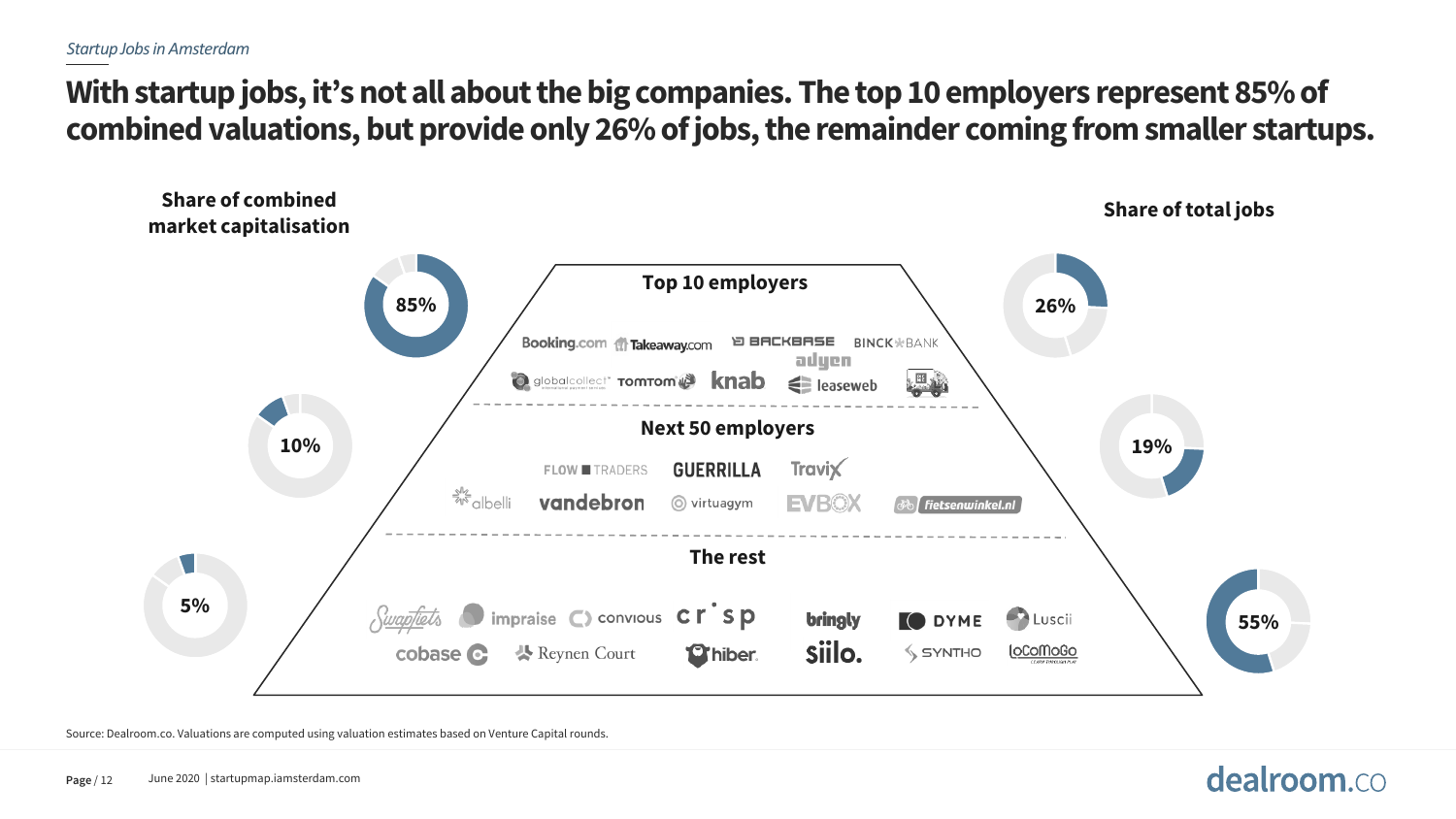## **The number of companies increased from 1,661 to 2,166, driven by companies founded and by new data on existing companies.**



### Source: Dealroom.co

1. Sourced from Dealroom and KVK data. There are likely more startups founded in 2019 that are not on the radar yet as they haveno reported employees yet or are still operating under the radar.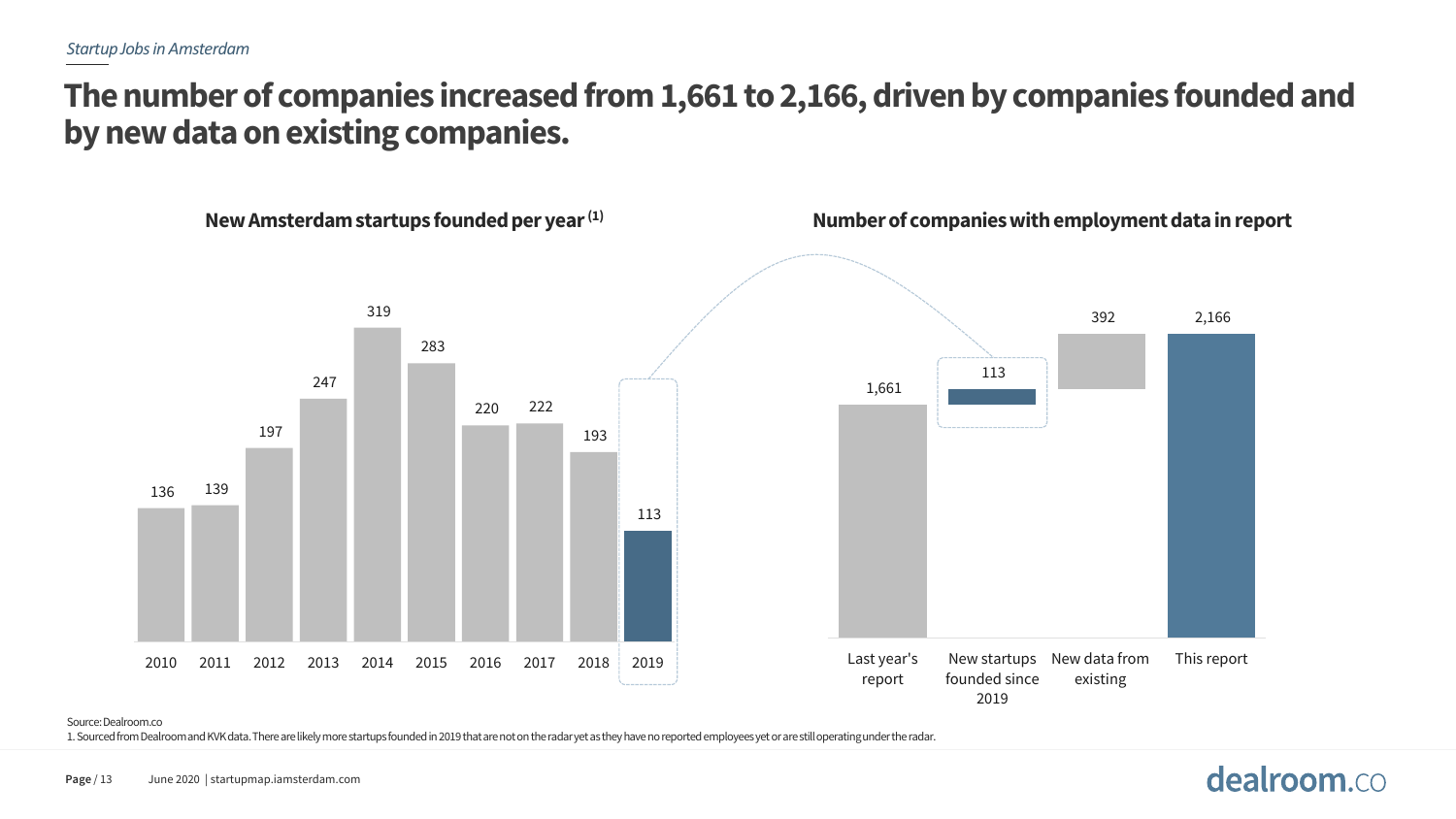## **Methodology and data sources.**

### **Data source**

Most underlying data from the report is sourced from and available via the Amsterdam startup map [https://startupmap.iamsterdam.com](https://startupmap.iamsterdam.com/)

This platform is powered by Dealroom. Dealroom's proprietary database and software aggregate public information via machine learning and APIs. This includes the Dutch Chamber of Commerce, news flow, and user-generated data verified by Dealroom. All data is verified and curated with an extensive manual process.

For more info please visit dealroom.co or contact support@dealroom.co

### **Jobs data**

The words "jobs" and "employees" are used interchangeably. Number of jobs represent the total number of employees at Amsterdam-founded startups, before the Covid-19 pandemic.

Employees not based in the Netherlands are not included.

The number of jobs is sourced from publicly available data including company statements and professional social media accounts as well as interviews.

This report counts all jobs at startups, not just tech jobs (mechanics, receptionists, concierges, helpdesk etc are all counted). Gig workers (e.g. riders at Uber) are not counted.

Tech jobs at other companies not covered in the report are not counted.

### **Valuation**

The combined valuation of startups based on their market cap or latest transaction value. Transaction value is realised from exit or implied unrealised valuation from the latest VC round, which is either announced or estimated by Dealroom based on marketbased assumptions for dilution.